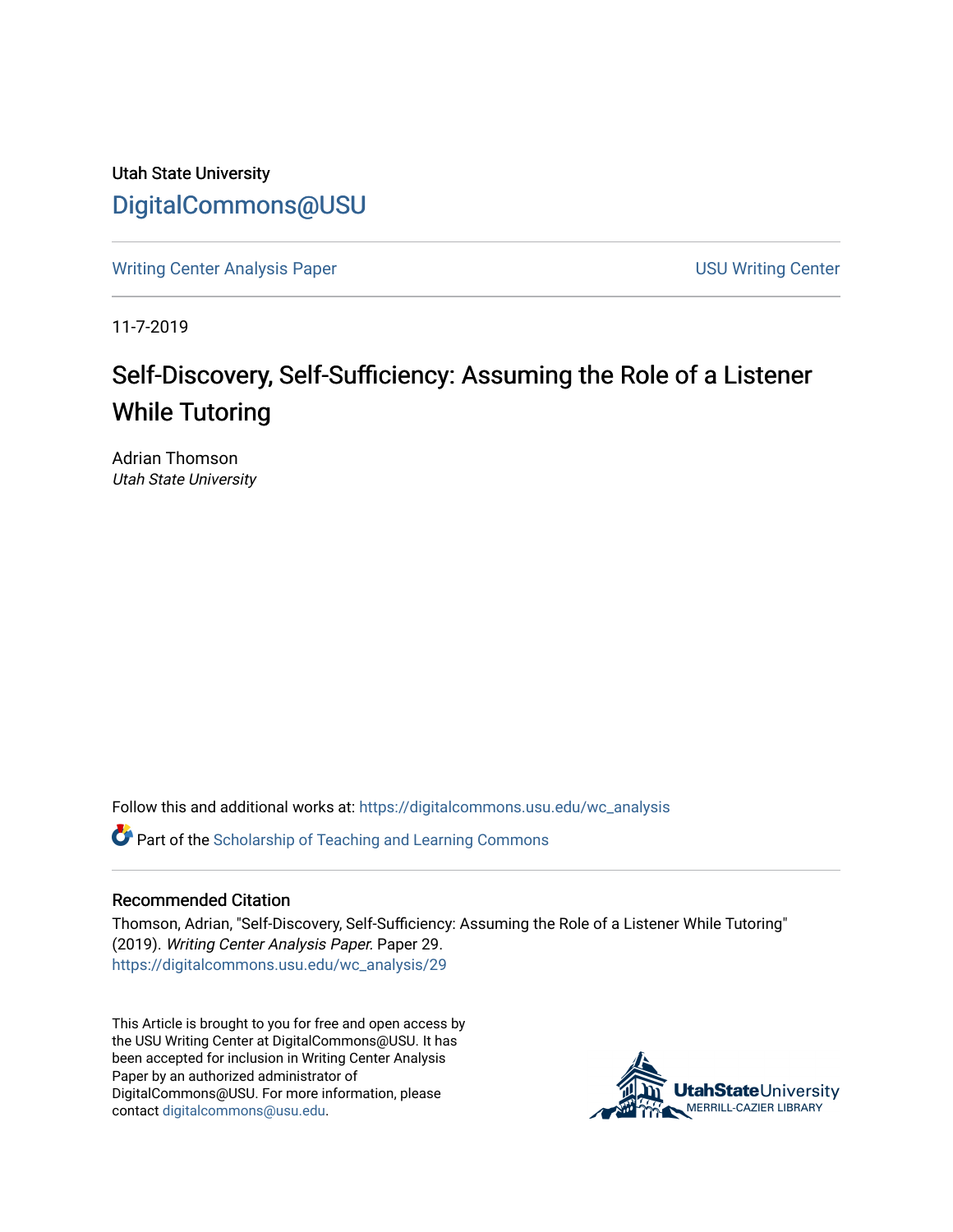Utah State University

# Self-Discovery, Self-Sufficiency: Assuming the Role of a Listener While Tutoring

#### **Abstract:**

My discovery of the method of student self-discovery in tutor sessions established itself early on in my path of wearing the 'two different hats' of tutor and lecturer. By forming a spiel that represents my own personality within established Writing Center philosophy, I attempt to allow the student to control the session and discover improvements of their paper on their own. I do so by taking the role of a listener, which may lend itself as well to my teaching endeavors.

**Key Words:** listener, 'two different hats,' spiel, tutor, lecturer

Adrian Thomson

ENGL 6820

Beth Buyserie and Star Coulbrooke

November 7, 2019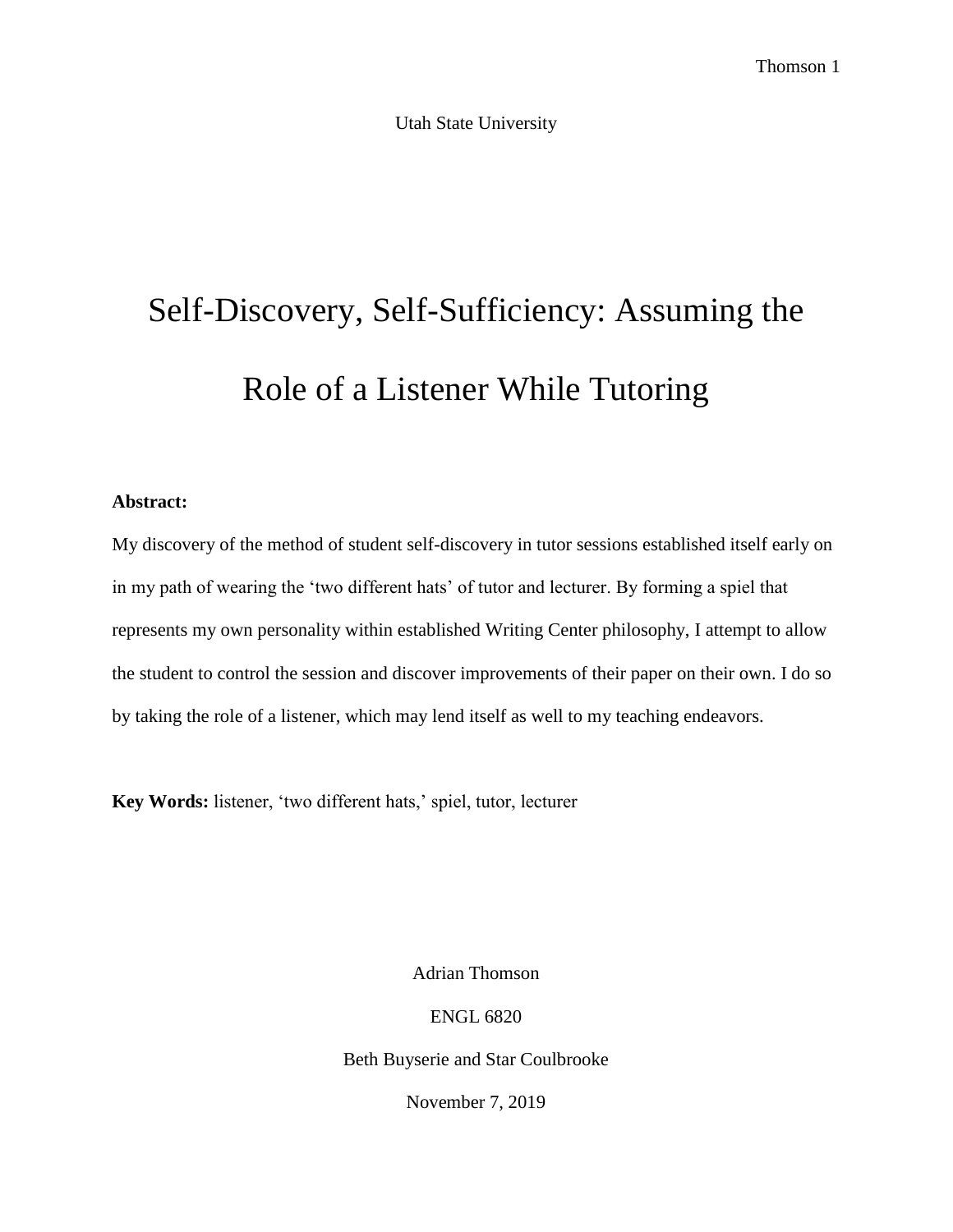#### **Introduction**

My time spent 'wearing two different hats' as both a tutor at the Utah State University Writing Center and in a lecturing position as a Graduate Instructor in the USU English Program has so far proved challenging. So often while tutoring a student on their writing, I will question whether to simply explain a concept to them, or if I should let them figure it out—in some way on their own. I see the first option as the role of a lecturer, forming instances like the one above into 'teaching moments,' and the latter more the role of a tutor, by taking somewhat of a back seat to provide students a space to learn for themselves. My time so far spent under each hat has led me to distinguish them in this way, and in my tutoring sessions assume the role of a listener.

#### **Developing My Technique**

During my first tutor observation, I viewed seven steps of introducing the session crucial to the development of my own methods. This list, from my notes at the time, goes as follows:

- 1. Introductions
- 2. First time attending the Writing Center?
- 3. What is you professor's name?
- 4. We have 25 minutes.
- 5. Are you attending for a class?
- 6. You will receive an email afterwards.
- 7. What do you want to do?

The tutor I observed opened in this exact way, and I found it very beneficial as a system to tell the student all they need to know before the session begins. I decided to start out with this stepby-step list in order to bring an element of expectation—for myself—into each session. What the tutor I observed did next, however, I had no way of expecting. Once his student introduced her questions, he fell silent for what seemed like twenty seconds to allow the student to suggest reading the paper out loud herself. I felt very intrigued by this approach as a way to directly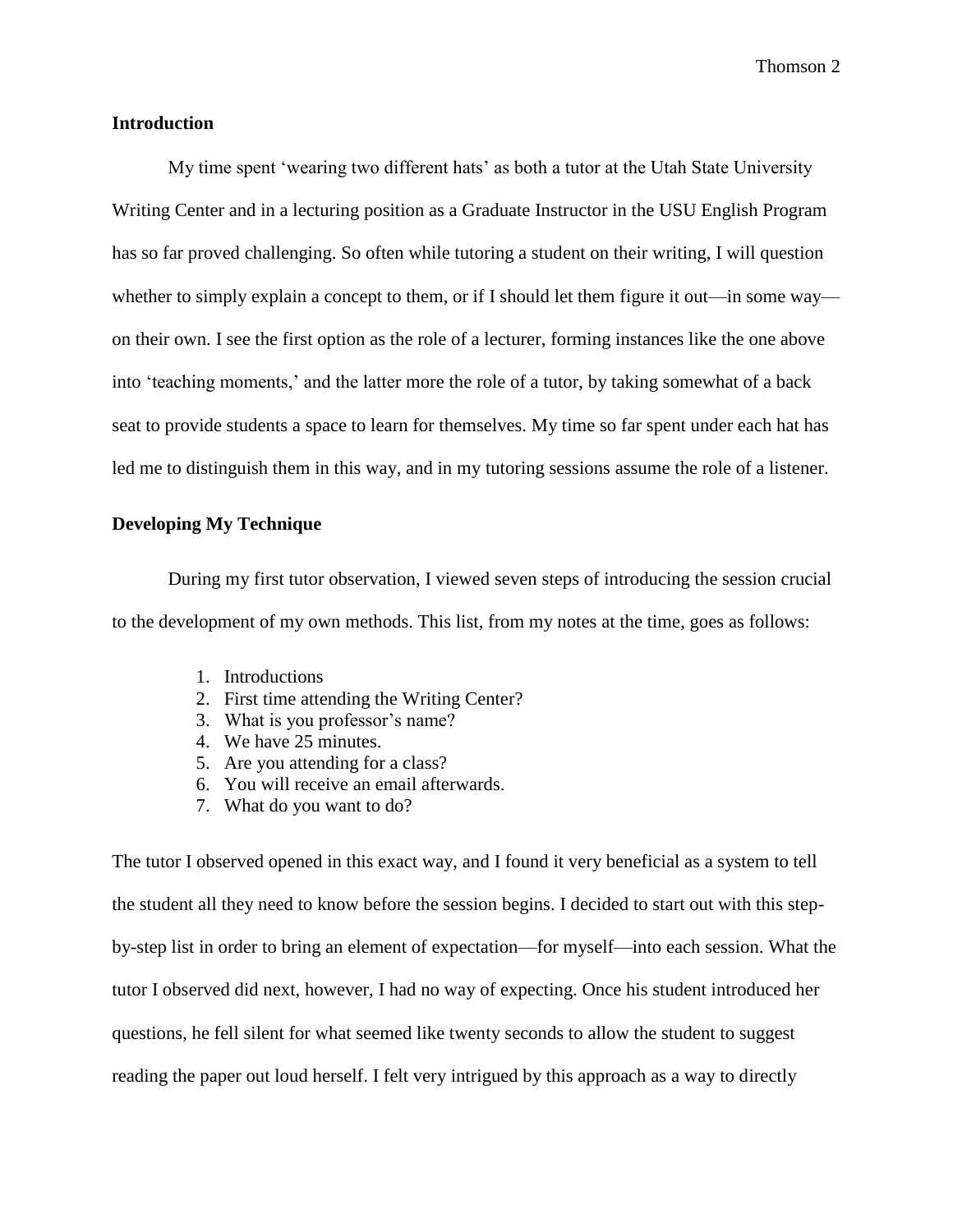support without entirely insisting upon the student's involvement in the session. I later incorporated this idea into my sessions, though in my own way, for I do not possess the gumption to use silence in such a focused manner. Instead, I simply suggest students read their paper out loud, or show verbal support for them if they immediately suggest it themselves.

## **Importance of Spiel**

At the beginning of each tutoring session, I ask each student if they are new to the Writing Center. If so, I introduce them to the Writing Center's purpose in my own personal spiel:

"Here at the Writing Center, we try to not only help you with your current project, but also attempt to foster a method of self-help for all future writing you complete at the University. Because, while you are in a collegiate setting, the writing you perform, whether to publish or turn in, all becomes a part of the 'Academic Conversation.'"

I use this more philosophical approach of the Writing Center to get students thinking about their own role within the wider academic scope, and always admit to them that each tutor uses their own individual spiel. By describing how they might 'foster a method of self-help for all future writing,' I offer a chance for the student to realize that they can take the skills garnered in our following session forward in their own time. This establishes the tutoring session as more of a self-driven learning experience for the student.

# **Promoting Self-Discovery by Assuming the Role of a Listener**

My first set of tutoring sessions, while bumpy at first, defined my role as a listener early on. In my first session, a walk-in appointment sprung on me without prior knowledge and at a time I had not read the guidebook in full, the student presented a fiction story he had written for his own benefit, and only had questions concerning the validity of the syntax. As I did not have a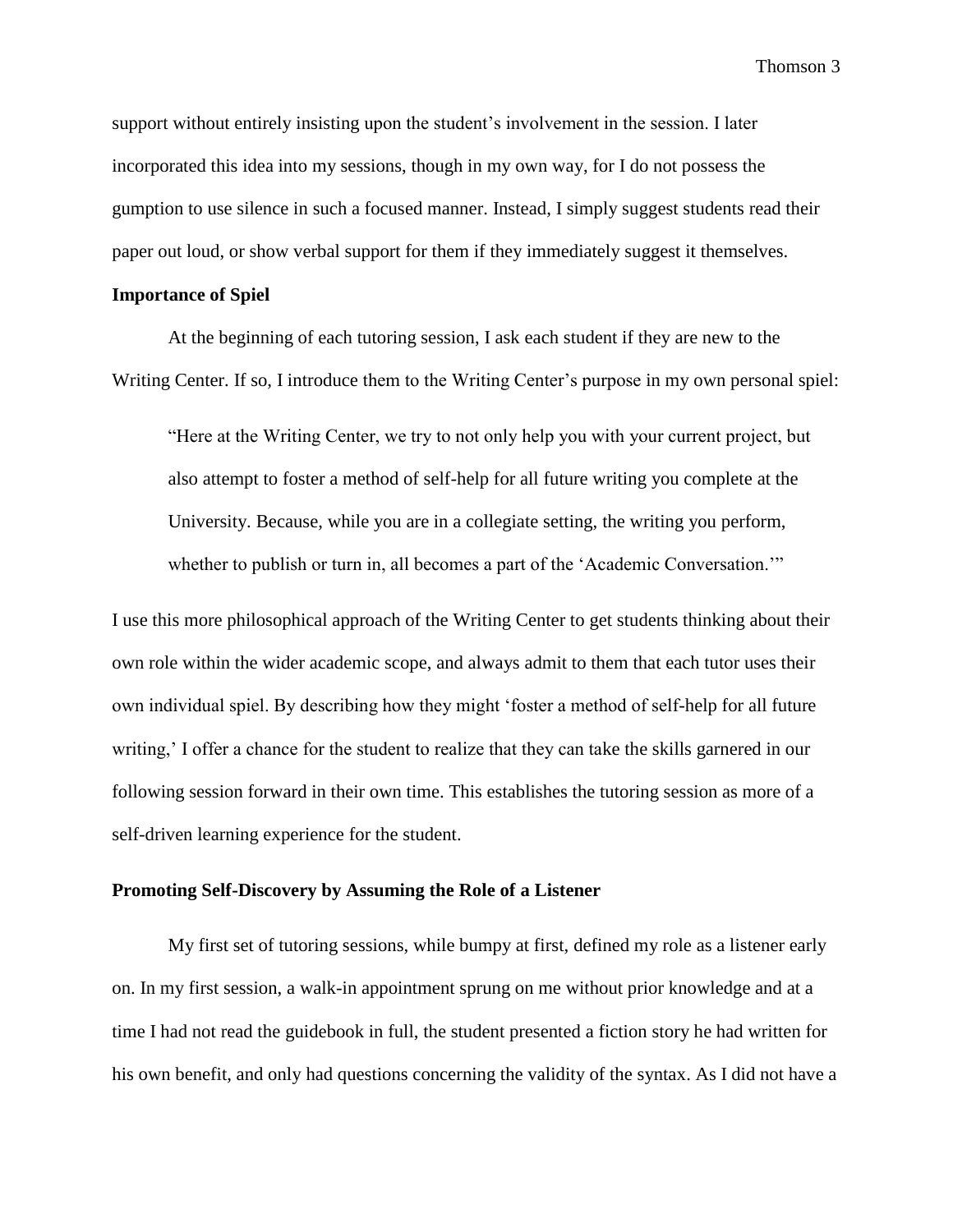grasp yet of how sessions run, I mostly stayed quiet, unable to make suggestions as the student read his work. This experience placed me directly into the role of a listener, obliged only to make terse, largely unspecific comments while the student spoke. And while this student did not seem open to my suggestions, he did catch a few of his own mistakes while reading his material out loud. This allowed me to realize not only the importance of the student reading the material out loud for themselves, but also the benefit of them reading out loud to another person. If students read out loud alone, they might catch a few line mistakes here and there, but having someone in the room while they speak more readily prompts them to correct their writing, I have found. Having someone hear it—especially someone they have come to for help, so a person they most likely see as with experience in writing—gives them inclination to make their sentences better, as a form of positive pressure. Due to this pressure the tutor gives off naturally by listening, the student decides on how to change or improve their writing all by themselves.

By allowing self-discovery through taking a back seat, I attempt to grant the student control of the session so I myself do not assume a place of authority. During my three following sessions, all completed on the shift following my first observation, the students jumped right into my offer of reading out loud or simply suggested it themselves, further convincing me of the usability of the technique. Once these students had established their control in the session by reading out loud and catching a few problem areas, they felt more confident in making further suggestions on how to improve overall. On some occasions these suggestions came even if I offered little feedback. Instead, I found myself only agreeing with their proposed ideas—what I mark as a good session. By giving them the chance to take the session into their own hands at the beginning, I open the door to help them discover wider solutions to the problems of their paper.

#### **Revisiting the Spiel**